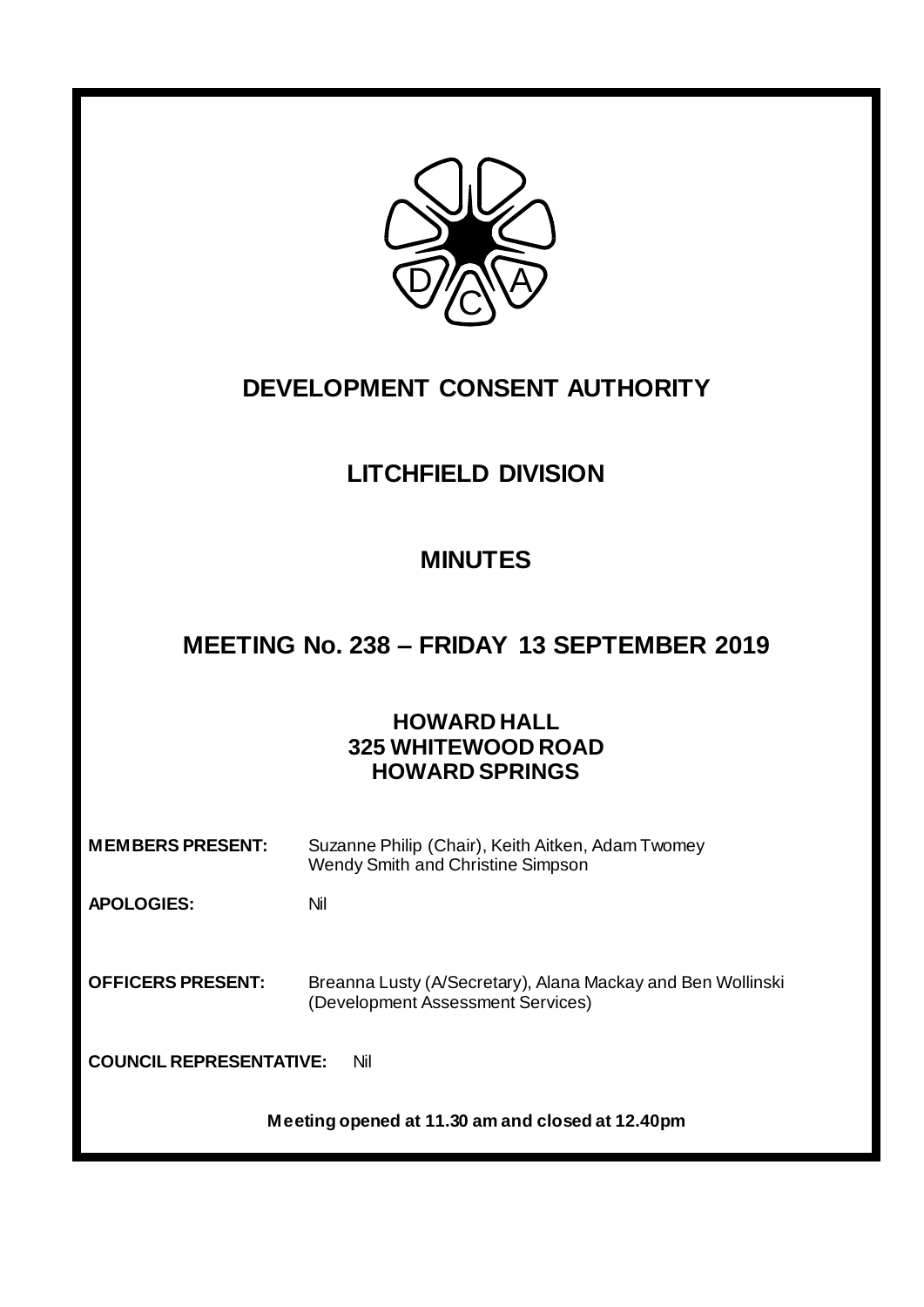**MINUTES RECORD THE EVIDENTIARY STAGE AND THE DELIBERATIV E STAGE SEPARATELY. THESE MINUTES RECORD THE DELIBERATIV E STAGE. THE TWO STAGES ARE GENERALLY HELD AT DIFFERENT TIME DURING THE MEETING AND INVITEES ARE PRESENT FOR THE EVIDENTIARY STAGE ONLY.**

### **ITEM 1 ALTERATIONS AND ADDITIONS TO AN EXISTING CROCODILE FARM PA2019/0290 PORTION 1098 (125) LAGOON ROAD, KNUCKEY LAGOON, HUNDRED OF BAGOT**

#### **APPLICANT NORTHERN PLANNING CONSULTANTS**

Brad Cunnington (Northern Planning Consultants) attended.

**RESOLVED** That, pursuant to section 53(a) of the *Planning Act 1999*, the Development **143/19** Consent Authority consent to the application to develop Portion 1098 (125) Lagoon Road, Hundred of Bagot, for the purpose of alterations and additions to an existing crocodile farm, subject to the following conditions:

#### **CONDITIONS PRECEDENT**

- 1. Prior to the commencement of stage 2 works, an updated environmental management plan for the management and operation of the use must be prepared to the requirements of an independent suitably qualified professional and approved by the consent authority on the advice of the Department of Health (Medical Entomology) and the Litchfield Council. When approved, the plan will be endorsed and will then form part of the permit. The use must at all times be conducted in accordance with the endorsed plan. The environmental management plan must include:
	- a. overall environmental objectives for the operation of the use and techniques for their achievement;
	- b. procedures to ensure that no significant adverse environmental impacts occur as a result of the use;
	- c. proposed monitoring systems;
	- d. identification of possible risks of operational failure and response measures to be implemented;
	- e. management measures to avoid and mitigate the creation of mosquito breeding sites; and
	- f. day to day management requirements for the use (including waste management).
- 2. Prior to the commencement of stage 2 works, a schematic plan demonstrating the on-site collection of stormwater and its discharge into the Litchfield Council stormwater drainage system shall be submitted to and approved by the Litchfield Council, to the satisfaction of the consent authority.

#### **GENERAL CONDITIONS**

- 3. The owner of the land must enter into agreements with the relevant authorities for the provision of water supply and electricity facilities to the development on the endorsed plan in accordance with the authorities' requirements and relevant legislation at the time.
- 4. The kerb crossovers and driveways to the site approved by this permit are to meet the technical standards of Litchfield Council, to the satisfaction of the consent authority.

| Page 2 of 14                                                                          |
|---------------------------------------------------------------------------------------|
| These minutes record persons in attendance at the meeting and the resolutions of the  |
| Development Consent Authority on applications before it.                              |
| Reliance on these minutes should be limited to exclude uses of an evidentiary nature. |
|                                                                                       |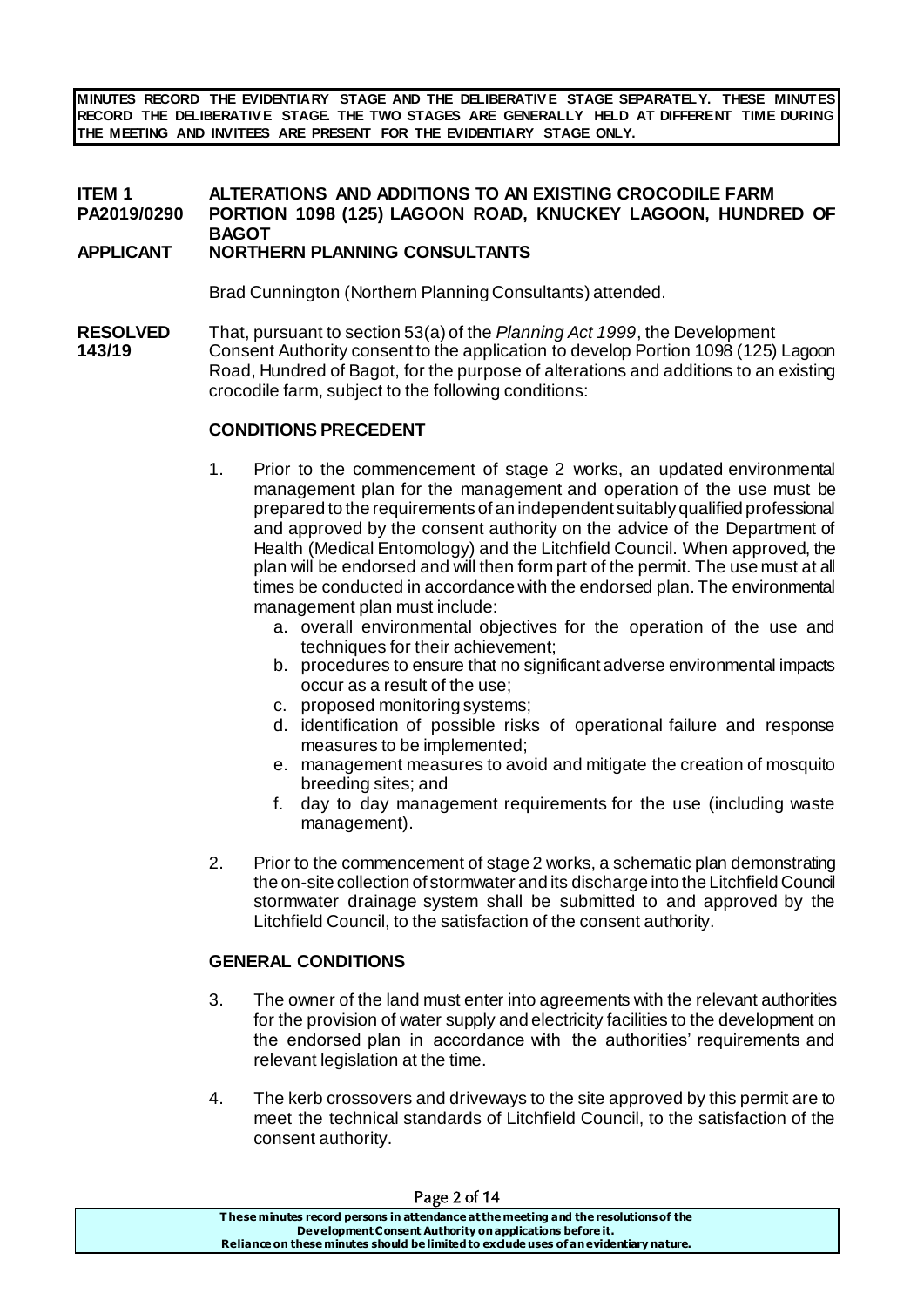- 5. No fence, hedge, tree or other obstruction exceeding a height of 0.6m is to be planted or erected so that it would obscure sight lines at the junction of the driveway and the public street.
- 6. Any developments on or adjacent to any easements on site shall be carried out to the requirements of the relevant service authority to the satisfaction of the consent authority.
- 7. All waste material not required for further on-site processing must be regularly removed from the site to an approved facility. All vehicles removing waste have fully secured and contained loads so that no wastes are spilled or dust or odour is created to the satisfaction of the consent authority.
- 8. The use must at all times be operating in accordance with the approved Environmental Management Plan (EMP) for the development.

#### **Notes**

- 1. The Power and Water Corporation advises that:
	- the Water and Sewer Services Development Section [\(landdevelopmentnorth@powerwater.com.au](mailto:landdevelopmentnorth@powerwater.com.au)) and Power Network Engineering Section [\(powerconnections@powerwater.com.au](mailto:powerconnections@powerwater.com.au)) should be contacted via email a minimum of 1 month prior to construction works commencing in order to determine the Corporation's servicing requirements, and the need for upgrading of on-site and/or surrounding infrastructure.
	- Full lot fire coverage cannot be achieved from existing hydrants. Internal firefighting arrangement must be made to the satisfaction of the NT Fire and Rescue Service. An internal break tank may be required for firefighting, as direct pumping from PWC water mains is not permitted. PWC recommends that the developers' hydraulic consultant confirm internal firefighting requirements with PWC prior to the development, so that flow capacity can be adequately assessed.
- 2. There are statutory obligations under the *Waste Management and Pollution Control Act 1998* (the Act), that require all persons to take all measures that are reasonable and practicable to prevent or minimise pollution or environmental harm and reduce the amount of waste. The proponent is required to comply at all times with the Act, including the General Environmental Duty under section 12 of the Act. There is a requirement to obtain an authorisation prior to conducting any of the activities listed in Schedule 2 of the Act. Guidelines to assist proponents to avoid environmental impacts are available on the Northern Territory Environment Protection Authority (NT EPA) website at [http://ntepa.nt.gov.au/waste](http://ntepa.nt.gov.au/waste-pollution/guidelines/guidelines)[pollution/guidelines/guidelines](http://ntepa.nt.gov.au/waste-pollution/guidelines/guidelines).

The proponent is advised to take notice of the Schedule of Environmental Considerations provided by the Department of Environment and Natural Resources.

The Act, administered by the NT EPA, is separate to and not reduced or affected in any way by other legislation administered by other departments or authorities. The Environmental Operations Branch of the Environment Division

| Page 3 of 14                                                                          |  |
|---------------------------------------------------------------------------------------|--|
| These minutes record persons in attendance at the meeting and the resolutions of the  |  |
| Development Consent Authority on applications before it.                              |  |
| Reliance on these minutes should be limited to exclude uses of an evidentiary nature. |  |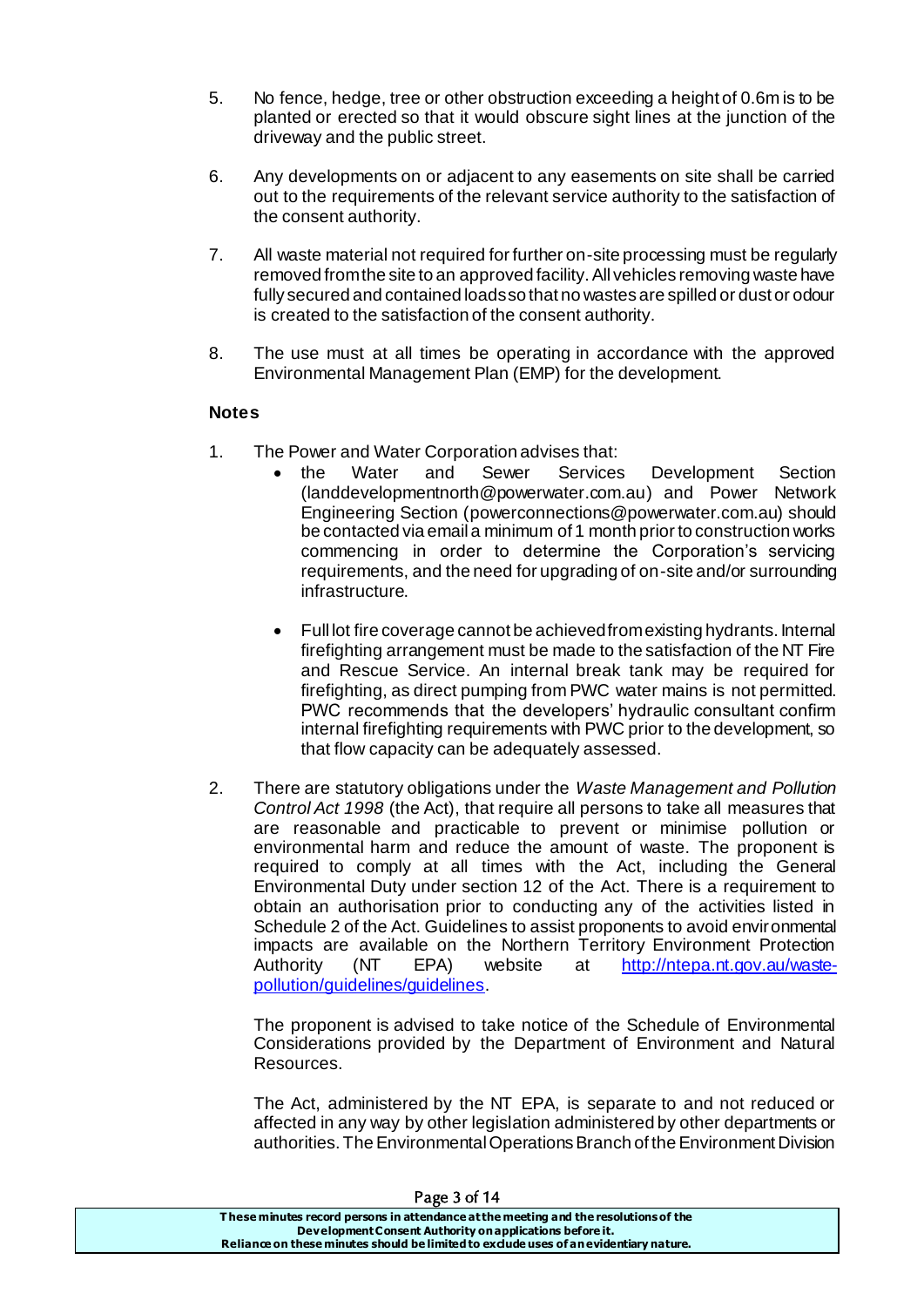may take enforcement action or issue statutory instruments should there be non-compliance with the Act.

#### **REASONS FOR THE RECOMMENDATION**

1. Pursuant to section 51(a) of the *Planning Act 1999,* the consent authority must take into consideration the planning scheme that applies to the land to which the application relates.

The application is for alterations and additions to an existing crocodile farm at Portion 1098 (125) Lagoon Road, Hundred of Bagot. A crocodile farm is considered to fit with the defined land use of 'intensive animal husbandry' of the Northern Territory Planning Scheme (NTPS). The land is identified as being within Zone R (Rural) of the NTPS where intensive animal husbandry is discretionary and therefore requires development consent.

The application includes alterations to previously approved works, a building addition and upgrades to the water treatment facility servicing the development. More specifically, works comprise:

- Construction of three new hatchling pens (two previously approved)
- Alteration to the 16 new finishing pens previously approved
- Removal of 13 approved grow-out pens
- Replacement of existing/approved sediment pits (for waste processing) with a single Spirac Spiroguard water treatment facility. The new water treatment facility will improve the onsite treatment of pond/pen wastewater prior to its discharge to the aeration ponds also on the site.
- Removal of the wetland containment and bio-filtration system; and
- Extension of the existing food processing and storage building comprising a 9m long enclosed addition and a 6m long open vehicle wash down bay

The proposal has been assessed against the requirements of the NTPS including Clauses 5.20 (Zone R – Rural), 6.1 (General Height Control), 10.1 (Animal Related Use and Development) and 10.2 (Clearing of Native Vegetation in Zones H, A, RR, RL, R, CP, CN, RD and WM and on Unzoned Land). The proposal complies with the requirements of the NTPS.

The recommended conditions of approval include a requirement to update the Environmental Management Plan for the site to ensure requirements of service authorities are addressed and ongoing compliance with the requirements of Clause 10.1 (Animal Related Use and Development) of the NTPS.

2. Pursuant to section 51(j) of the *Planning Act 1999*, the consent authority must take into consideration the capability of the land to which the proposed development relates to support the proposed development and the effect of the development on the land and on other land, the physical characteristics of which may be affected by the development.

| Page 4 or 14                                                                          |  |
|---------------------------------------------------------------------------------------|--|
| These minutes record persons in attendance at the meeting and the resolutions of the  |  |
| Development Consent Authority on applications before it.                              |  |
| Reliance on these minutes should be limited to exclude uses of an evidentiary nature. |  |

Page 4 of 14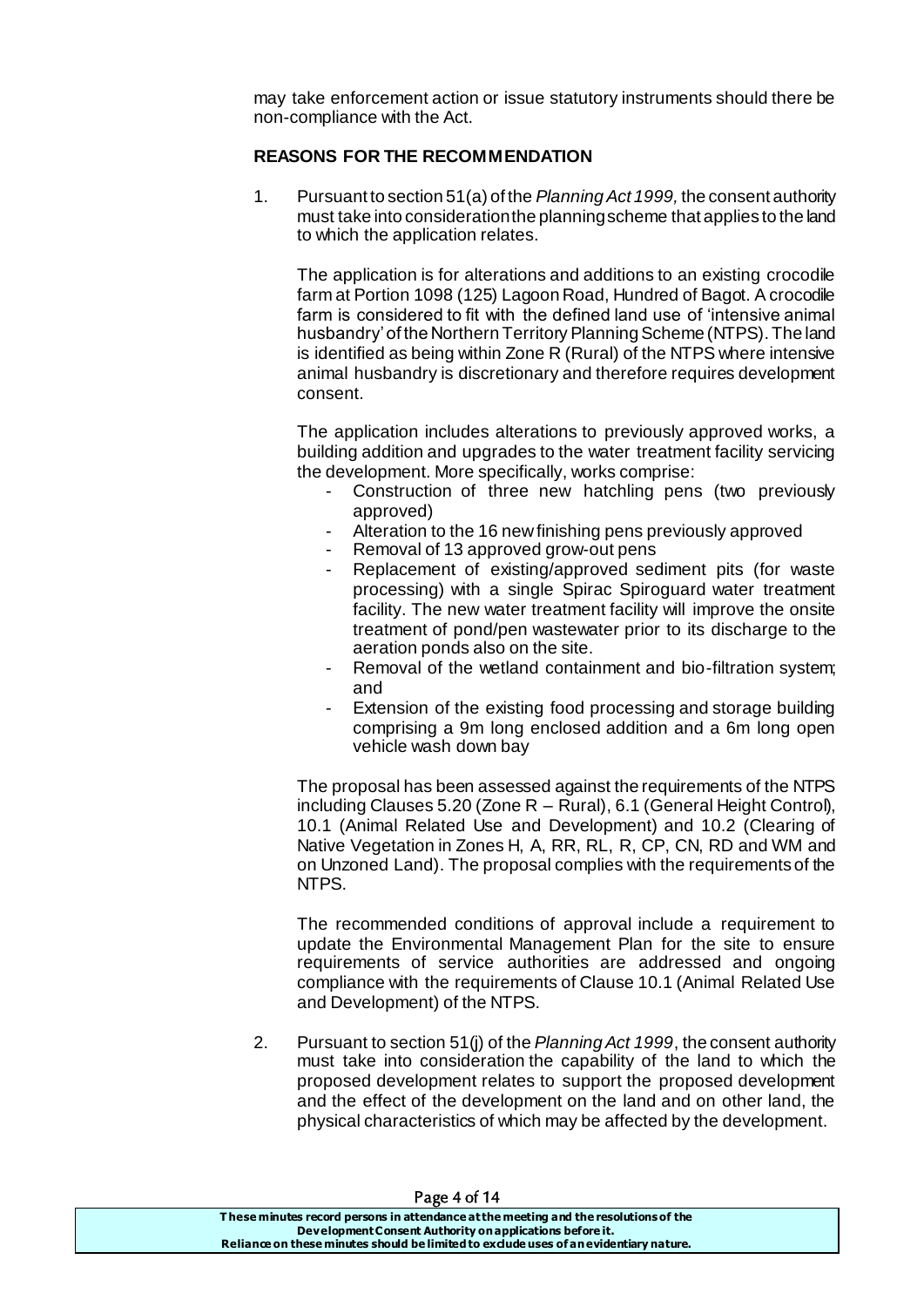The land is appropriately zoned for the style of development proposed and the application satisfies the minimum standards of the NTPS.

A number of service authorities have provided advice in relation to the proposal and did not raise any land capability concerns. Information and further input sought by service authorities can be addressed by conditions of development approval.

No land capability concerns were identified during the assessment of the application.

*3.* Pursuant to section 51(n) of the *Planning Act 1999*, the consent authority must take into consideration the potential impact on the existing and future amenity of the area in which the land is situated.

The application acknowledges inadequacies of current onsite water treatment systems with this application proposing methods to rectify the issue.

The site is currently operated with an Environmental Management Plan (EMP). A requirement to update the EMP as part of stage 2 works is included in the recommended conditions of development approval to ensure that the document remains current given the alterations proposed and new water treatment facility to be installed. The site is required to be operated in accordance with an approved EMP with this requirement included to ensure that potential environmental and amenity impacts are addressed.

Both the Department of Environment and Natural Resources and application confirm that an Environment Protection Authorisation (EPA) and Environment Protection Licence (EPL) are required under the *Waste Management and Pollution Control Act 1998* due to the nature of activities carried out on site. The application indicates that the EPL process is underway. Formalisation of this process will further ensure that any potential amenity impacts are appropriately managed and mitigated.

In addition, the application was referred to relevant service authorities for information. Advice received is noted with no service authorities raising any significant issues that cannot be addressed through conditions of development approval. Appropriate conditions of development approval have therefore been recommended for inclusion in any permit issued.

**ACTION:** Notice of Consent and Development Permit

#### **ITEM 2 LIGHT INDUSTRY BUILDING EXCEEDING 8.5M IN HEIGHT PA2019/0279 SECTION 5544 (2658) STUART HIGHWAY, LIVINGSTONE, HUNDRED OF STRANGWAYS APPLICANT ELTON CONSULTING**

Hanna Steevens (Elton Consulting), Gerard Rosse, Alicia Hill and Adrian Brown (Bilba Capital Pty Ltd) attended.

Heidi Jennings (Submitter) attended.

**T hese minutes record persons in attendance at the meeting and the resolutions of the Development Consent Authority on applications before it. Reliance on these minutes should be limited to exclude uses of an evidentiary nature.**

#### Page 5 of 14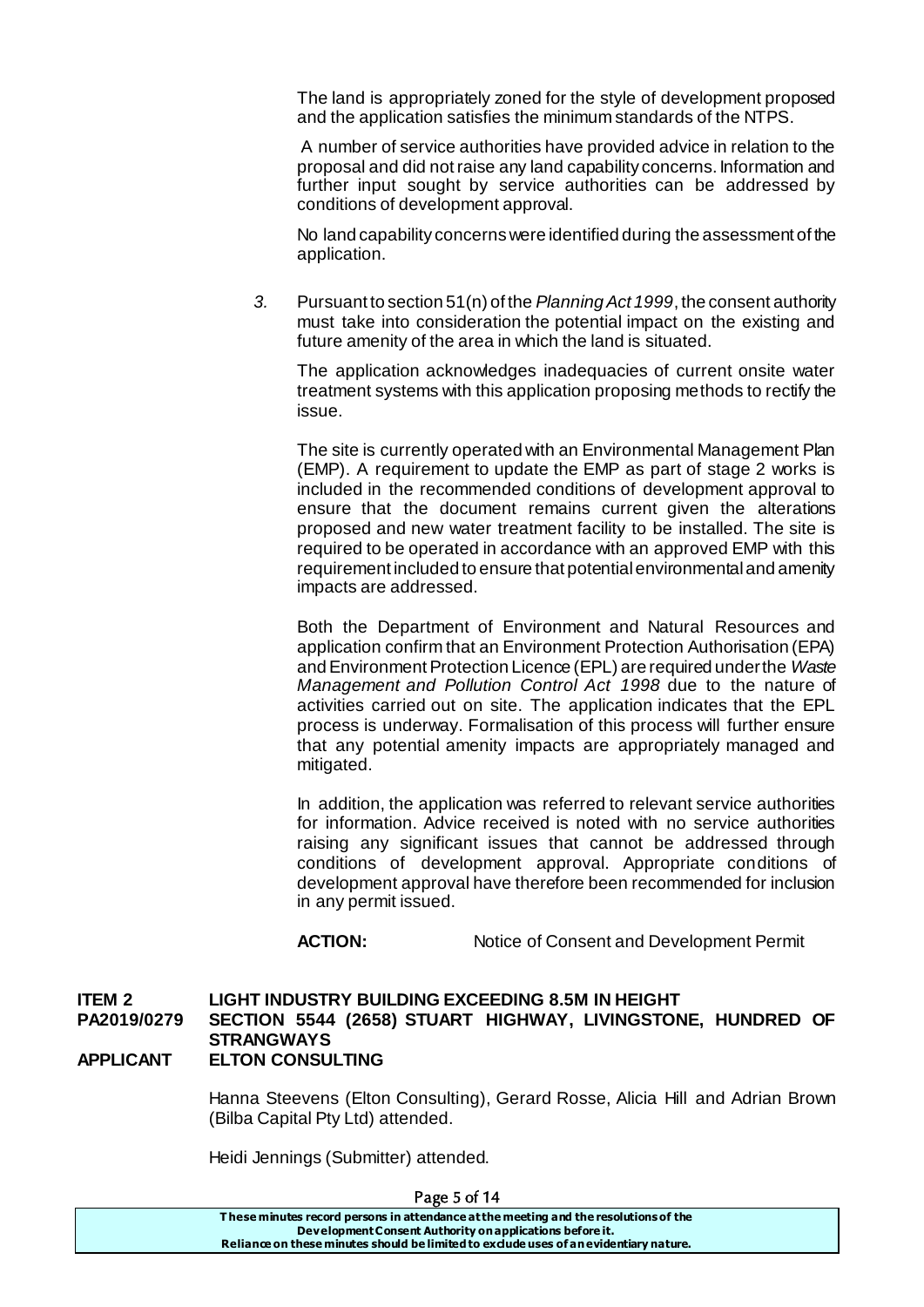**RESOLVED** That, the Development Consent Authority vary the requirements of Clause 6.1 **144/19** (General Height Control) and Clause 6.5.1 (Parking Requirements) of the Northern Territory Planning Scheme and pursuant to section 53(a) of the *Planning Act 1999*, the Development Consent Authority consent to the application to develop Lot 5544 (268) Stuart Highway, Hundred of Strangways for the purpose of a light industry building (light industry specifically for high-quality poly pipe and irrigation production) in excess of 8.5m, subject to the following conditions:

### **CONDITIONS PRECEDENT**

- 1. Prior to the endorsement of plans and prior to commencement of works (including site preparation), amended plans to the satisfaction of the consent authority must be submitted to and approved by the consent authority. When approved, the plans will be endorsed and will then form part of the permit. The plans must be drawn to scale with dimensions and must be generally in accordance with the plans submitted with the application but modified to include:
	- a. a site plan showing the full extent of the driveway access, connecting the development site with the external road network.
	- b. proposed surfacing of parking areas, driveways, vehicle turning areas and loading areas, including locations and dimensions.
	- c. setbacks and buffers in accordance with Specific Use Zone Litchfield 23
	- d. landscape plan for Area A including a planting schedule of all proposed trees, shrubs and ground covers, including botanical names, common names, pot sizes, sizes at maturity, and quantities of each plant.
	- e. there should be no reference to a "road" within the development site. "Internal access road" and "service roads" to be labelled as access ways or driveways.

### **GENERAL CONDITIONS**

- 2. The works carried out under this permit shall be in accordance with the drawings endorsed as forming part of this permit.
- 3. Before the use or occupation of the development starts, the area(s) set-aside for the parking of vehicles and access lanes as shown on the endorsed plans must be:
	- a. constructed;
	- b. properly formed to such levels that they can be used in accordance with the plans;
	- c. sealed (dust suppression may be an acceptable alternative to sealed surfaces);
	- d. drained;
	- e. line marked to indicate each car space and all access lanes; and
	- f. clearly marked to show the direction of traffic along access lanes and driveways
		- i. to the satisfaction of the consent authority.
		- ii. car spaces, access lanes and driveways must be kept available for these purposes at all times.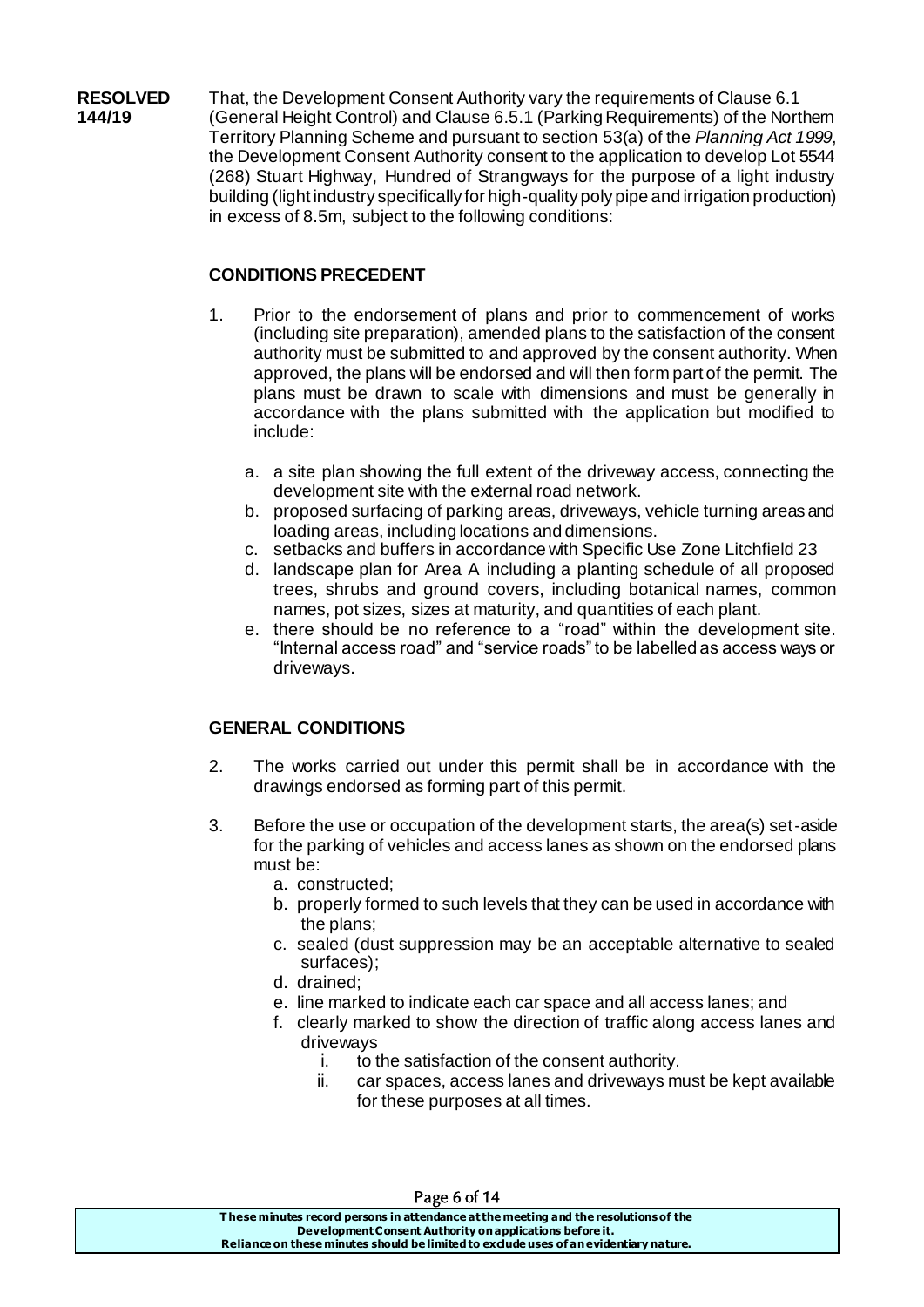- 4. Before the use/occupation of the development starts, the landscaping works shown on the endorsed plans must be carried out and completed to the satisfaction of the consent authority.
- 5. The landscaping shown on the endorsed plans must be maintained to the satisfaction of the consent authority, including that any dead, diseased or damaged plants are to be replaced.
- 6. Any developments on or adjacent to any easements on site shall be carried out to the requirements of the relevant service authority to the satisfaction of the consent authority.
- 7. All existing and proposed easements and sites for existing and required utility services must be vested in the relevant authority for which the easement or site is to be created.
- 8. The owner of the land must enter into agreements with the relevant authorities for the provision of water supply, drainage, sewerage and electricity facilities, gas and telecommunication networks to the development/each lot shown on the endorsed plan in accordance with the authorities requirements and relevant legislation at the time.

#### **Notes**

- 1. Inspection fees and charges may apply in accordance with Litchfield Council's current Fees and Charges. Additional information can be found at www.litchfield.nt.gov.au.
- 2. A Works Permit is required from Litchfield Council before commencement of any work within the road reserve, which would include creation of any driveway crossover connecting to Litchfield Council's road network.
- 3. Notwithstanding any approved plans, signs within Litchfield Council's municipal boundaries are subject to approval under Clause 6.7 of the NT Planning Scheme.
- 4. Internal firefighting arrangements must be made to the satisfaction of NT Bushfires, Department of Environment and Natural Resources.
- 5. The Power and Water Corporation advises that the Water and Sewer Services Development Section (landdevelopmentnorth@powerwater.com.au) and **Network Engineering Section** (powerconnections@powerwater.com.au) should be contacted via email a minimum of 1 month prior to construction works commencing in order to determine the Corporation's servicing requirements, and the need for upgrading of on-site and/or surrounding infrastructure.
- 6. There are statutory obligations under the *Waste Management and Pollution Control Act 1998* (the Act), that require all persons to take all measures that are reasonable and practicable to prevent or minimise pollution or environmental harm and reduce the amount of waste. The proponent is required to comply at all times with the Act, including the General Environmental Duty under Section 12 of the Act.

| Page / or 14                                                                          |  |
|---------------------------------------------------------------------------------------|--|
| These minutes record persons in attendance at the meeting and the resolutions of the  |  |
| Development Consent Authority on applications before it.                              |  |
| Reliance on these minutes should be limited to exclude uses of an evidentiary nature. |  |
|                                                                                       |  |

 $P^2$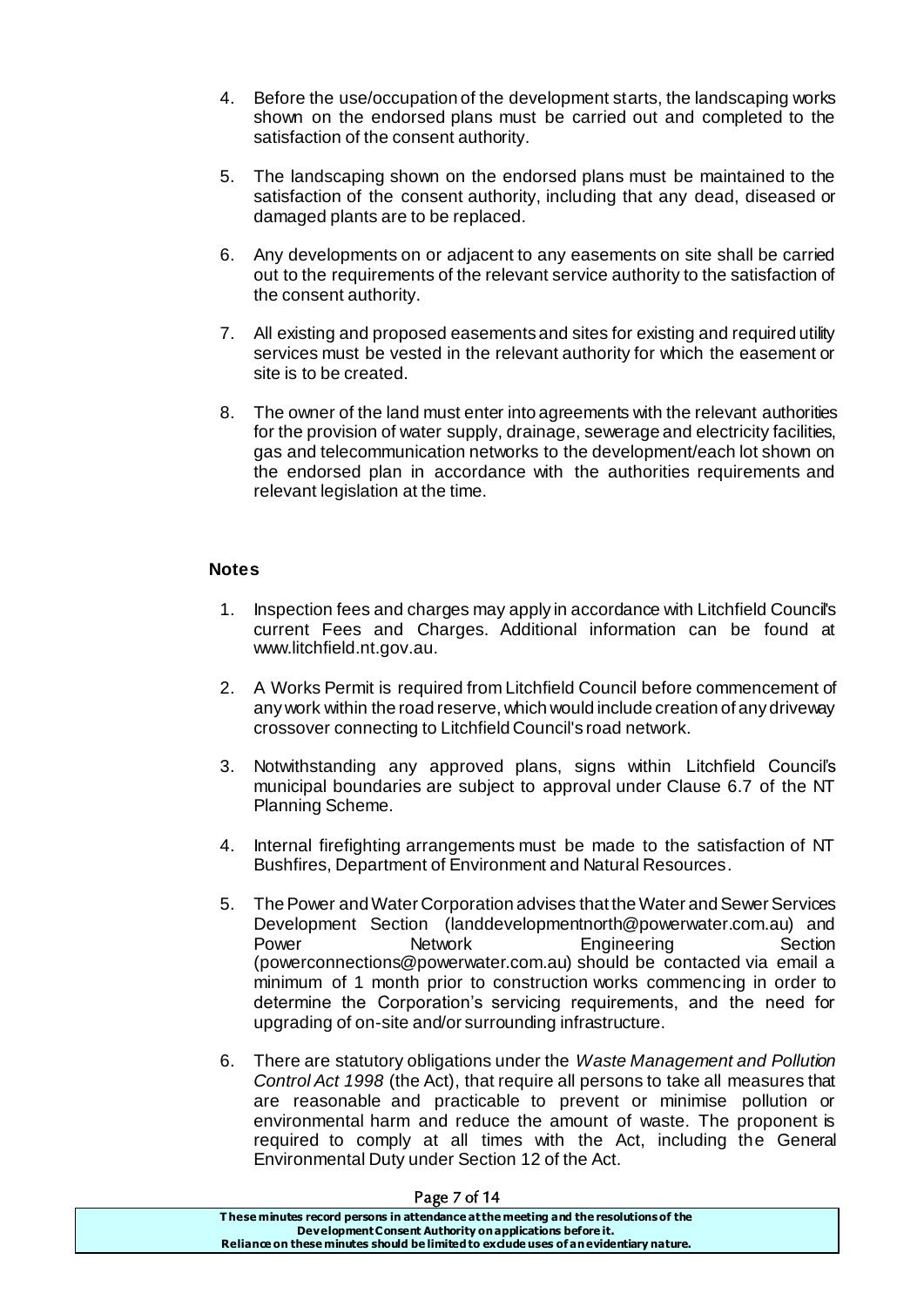There is also requirement to obtain an authorisation prior to conducting any of the activities listed in Schedule 2 of the Act.

Guidelines to assist proponents to avoid environmental impacts are available on the Northern Territory Environment Protection Authority website at; <https://ntepa.nt.gov.au/waste-pollution/guidelines/guidelines>

The proponent is advised to take notice of the Schedule of Environmental Considerations provided by the Department of Environment and Natural Resources.

The Act, administered by the Northern Territory Environment Protection Authority, is separate to and not reduced or affected in any way by other legislation administered by other Departments or Authorities. The Environment Operations Branch of the Environment Division may take enforcement action or issue statutory instruments should there be non-compliance with the Act.

7. A groundwater extraction licence is required under the *Water Act 1992* for any bore used for purposes other than rural stock and domestic water supply. For advice on water extraction licences please contact the Water Licensing and Regulation Branch of the Department of Environment and Natural Resources.

#### **REASONS FOR THE RECOMMENDATION**

1. Pursuant to section 51(a) of the *Planning Act 1999*, the consent authority must take into consideration the planning scheme that applies to the land to which the application relates.

The Northern Territory Planning Scheme applies to the land.

The land is located in Specific Use Zone **S**L23 Area A. The zone purpose is to facilitate the development for uses related to or servicing the agriculture, horticulture or mining industries in northern Australia, and which address the rural character of the area. With consent, Area A may be used for development in accordance with Zone GI (General Industry) for a Fuel Depot, General Industry, Office and Warehouse. The development of the land for a building to house an HDPE pipe manufacturing operation and an ancillary office is consistent with the uses that can be undertaken in Area A of **S**L23.

The manufacture process is considered by the applicant to meet the light industry definition, as it is not of such a kind as to adversely affect the amenity of the surrounding locality by reason of the emission of noise, vibration, smell, fumes, smoke, vapour, steam, soot, ash, dust, waste water, waste products, grit, oil or otherwise. Supporting material provided by the applicant describes the operation as being undertaken in an 'almost closed environment' to avoid dust entering or leaving the building. Noise generated by the process was assessed to be less than the standard exposure for occupational environments, the process does not generate vibration or fumes and water used in the process is recirculated, then used to irrigate landscaping and suppress dust in the yard.

#### Page 8 of 14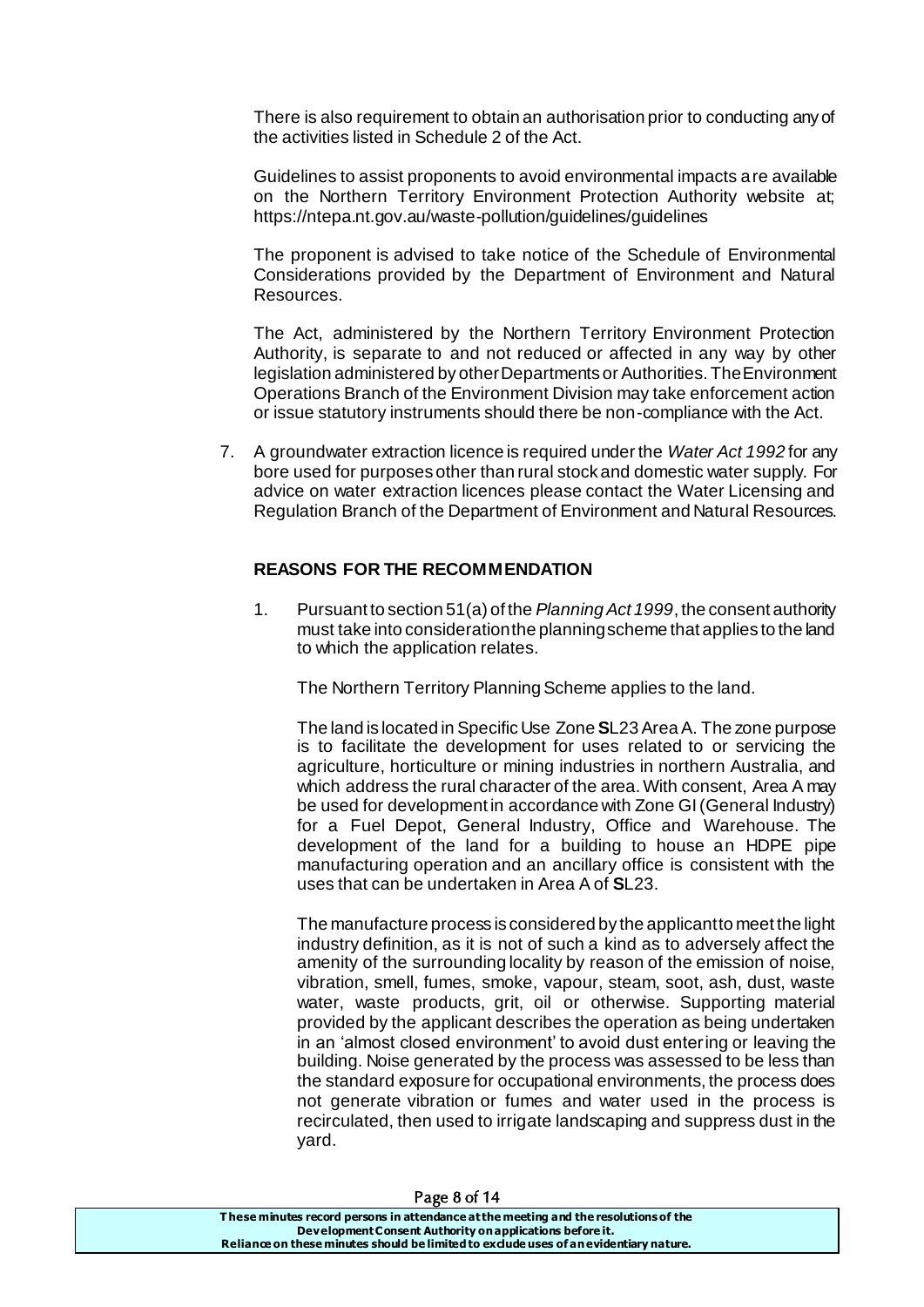Comment provided by the Environment Division, Department of Environment and Natural resources referred to the 'Guideline: Recommended Land Use Separation Distances'. The Guidelines do not specifically list 'plastic products manufacturing' and as such the use was assessed as 'miscellaneous manufacturing' requiring separation distances of between 250m – 500m. On balance, the Division determined that the ability of the site to achieve a 300m buffer would be sufficient to minimise potential land use conflicts. As statutory obligations under the *Waste Management and Pollution Control Act 1998* remain, it is considered that based on the material provided by the applicant and the Division comment that the proposed manufacture operation can be undertaken in **S**L23.

Sub-clause 6(a) and (b) of **S**L23 require that development in Area A is screened from the Stuart Highway by established vegetation. As the site is currently in full view, the development is required to establish and maintain the required vegetation buffers to meet the intent of **S**L23 to address the rural character of the area.

Clause 2.4 (Specific Uses) of the Northern Territory Planning Scheme states that the provisions of Parts 1, 2, 4, 5, 7 and 8 apply to development in Schedule 1 except where they conflict with any conditions specified in the Schedule.

Clause 6.1 (General Height Control) ensures that the height of the building is within a zone is consistent with development provided for by that zone. The clause provides that the height of any part of a building is not to exceed 8.5m above ground level unless it is a flag pole, aerial or antenna. The building exceeds the 8.5m height limit being 10.95m at the highest point.

In considering this variation, the circumstances identified that the additional height is required to accommodate the machinery that manufactures the pipe. The visual impact of the building will to some extent be off-set by the building setback of 50m from the Stuart Highway and 20m vegetated buffer plantings within the site. Overall, the circumstances provided are considered to be special and unique and warrant the height variation sought.

Clause 6.5.1 (Parking Requirements) designates car parking requirements for industrial and office uses. The application seeks a variation to car parking in accordance with Clause 6.5.2, 2(a) on the basis that the operation of the business is undertaken by seven staff. The business employs two office staff with five people undertaking manufacture at any one time. Whilst the shed is large, the dimensions are necessary to accommodate machinery rather than staff. Provision of 41 car parking spaces would appear sufficient and able to accommodate shift changes, visitors and allow for some growth in employment. The variation to car parking is considered warranted. However, it is conditional on the development permit specifying that the purpose is for the light industry for high-quality poly pipe and irrigation production. In making this decision, the DCA acknowledged that should the building be used for any other purpose and the existing car parking would be utilised, the person using the land may need to apply for a development permit to seek a car parking reduction for that specific purpose.

| 1.48230111                                                                            |  |
|---------------------------------------------------------------------------------------|--|
| These minutes record persons in attendance at the meeting and the resolutions of the  |  |
| Development Consent Authority on applications before it.                              |  |
| Reliance on these minutes should be limited to exclude uses of an evidentiary nature. |  |
|                                                                                       |  |

#### Page 9 of 14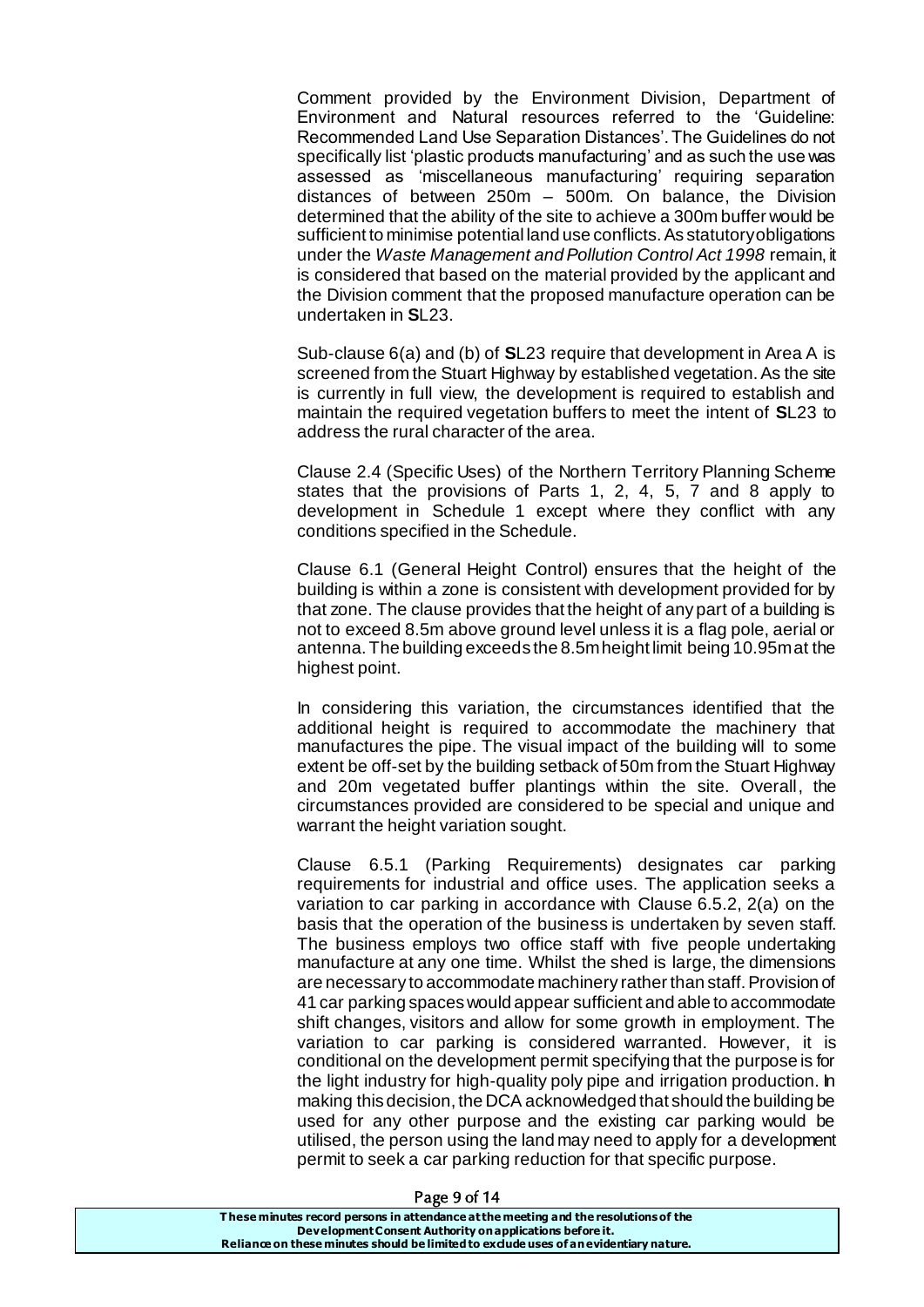Clause 6.5.3 (Parking Layout) makes provision for driveways internal to site. Whilst the driveways in the development area meet the dimensions required by the Northern Territory Planning Scheme, the unusual aspect is the absence of a connection between the site and the external road network. It is usual for those connections to have been determined during a subdivision process, however this land referred to as Area A is not subdivided. An easement over Section 5543 is provided to the south of the site connecting to the driveway. The concept plan indicates that the internal driveway would be connected to the southern access but no further detail is provided to confirm the assumption.

The applicant confirmed at the meeting that it has an agreement in place to utilise the easement over Section 5543, the general terms of easements are that it can improve the easement to the standard required and that it had no issue with sealing the access.

Clause 6.6 (Loading Bays) provides that the loading and unloading of vehicles associated with the use of the land. While the conceptual plans indicate that compliance with this clause can be achieved, it was not reflected on the plan set. A condition precedent is included on the development permit to address this matter.

2. Pursuant to section 51(e) of the *Planning Act 1999*, the consent authority must take into account any submissions made under section 49, and any evidence or information received under section 50, in relation to the development application.

One submission was made under section 49, raising a number of concerns. These included the visual impact of the height of the building and the introduction of industrial uses in the rural area. Detailed concerns were expressed with regard to the potential impact on groundwater and the health of the aquifer.

The change of use from rural to industrial use on Area A, has come about with the creation of **S**L23. As the application addresses the requirements of **S**L23 it is consistent with the intended use of the Zone. The authority has discretion to vary clause 6.1 (General Height Control) where the applicant is able to demonstrate that the development requires special consideration. As the variation to height is tied to the requirements of the manufacturing infrastructure, the variation was considered necessary and appropriate. The permit will provide a condition to require the establishment and maintenance of a vegetated buffer to screen the development and minimise the visual impact.

The matter of groundwater impacts is one where the authority relies upon the advice provided by the Department of Environment and Natural Resources (DENR). In this instance, the DENR has advised that the applicant to apply for a groundwater extraction licence as there was likely to be availability.

At the meeting, Mr Brown confirmed that an interim agreement has been made with the Power and Water Corporation to source water from the town mains water supply until such time that a groundwater extraction licence can be obtained.

#### Page 10 of 14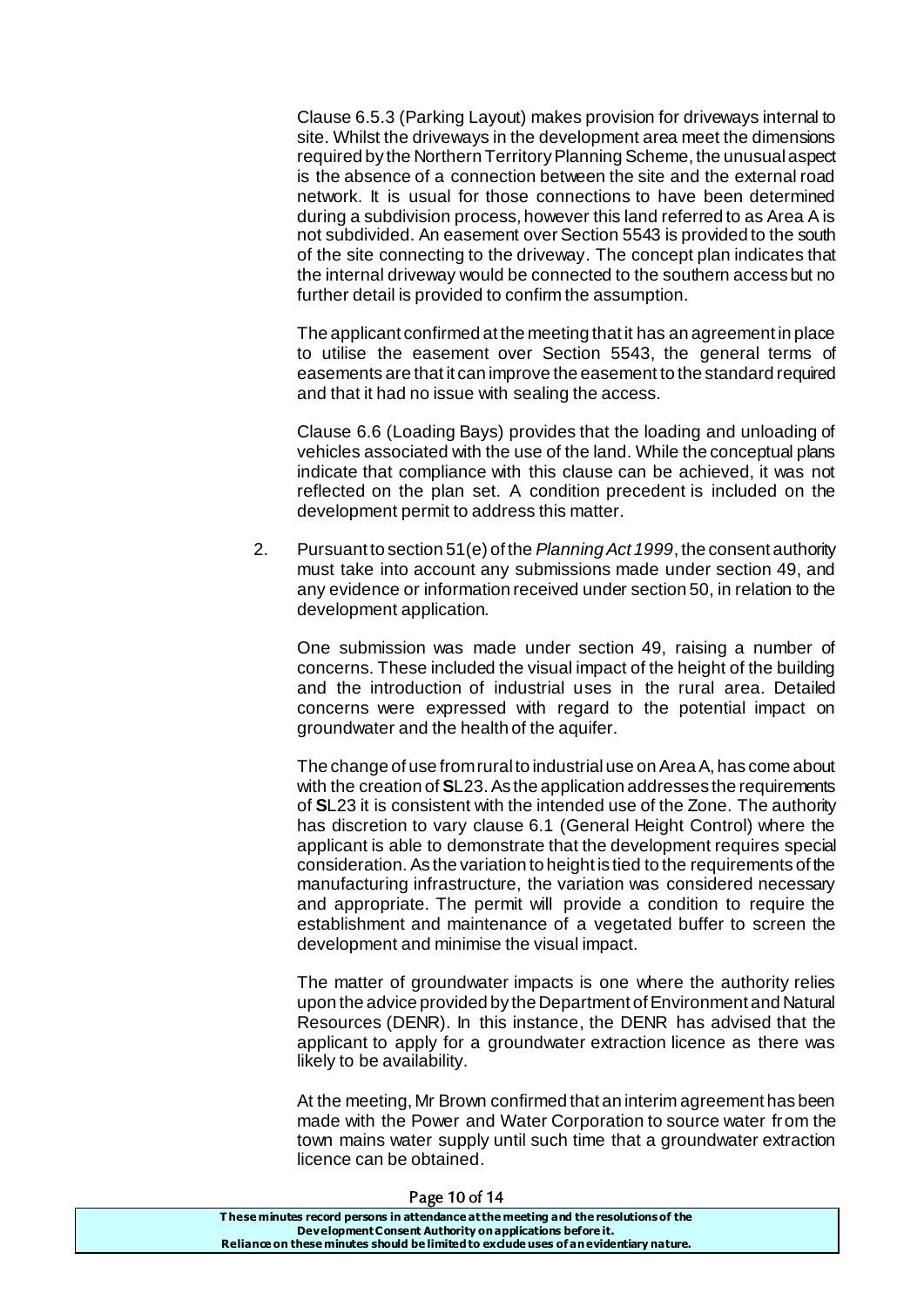With regard to the concerns raised, that the proposed use will produce emissions and potentially contaminate water and soil, the Authority has relied upon advice provided by DENR and the applicant. The DENR assessed the application and is of the view that the development would not require specific mitigation to address risk or impact. Also, the operations will be subject to ongoing scrutiny in accordance with the *Waste Management and Pollution Control Act 1998* should issues arise.

The submitter holds concerns with regard to the development and these have been considered by the Authority. However, on the basis of advice provided by the relevant service authorities, the development was found not to pose a risk to groundwater or the surrounding environment. Overall, the proposed development is considered to meet the intent of the Zone and is supported.

3. Pursuant to section 51(j) of the *Planning Act 1999*, the consent authority must take into consideration the capability of the land to which the proposed development relates to support the proposed development and the effect of the development on the land and on other land, the physical characteristics of which may be affected by the development.

The capability of the land has been previously considered through the introduction of the Specific Use Zone **S**L23. The lot is generally flat, cleared and above a 1%AEP flood event. The DENR has advised that the applicant would be required to obtain a water extraction licence to support the use and that it is likely groundwater water is available.

**ACTION:** Notice of Consent & Development Permit

#### **ITEM 3 HOME OCCUPATION (TRAINING) EXCEEDING 30M <sup>2</sup>**

### **PA2019/0219 SECTION 5521 (325) GULNARE ROAD, BEES CREEK, HUNDRED OF STRANGWAYS**

#### **APPLICANT ONE PLANNING CONSULT**

Israel Kgosiemang (One Planning Consult) and Evelyn Clarke (landowner) attended.

Janine & Peter Goodwin (submitters) attended.

**RESOLVED** That, the Development Consent Authority vary the requirements of Northern **145/19** Territory Planning Scheme Clause 7.10.7(f) to allow two vehicles to be kept on site to be used for the purpose of home occupation by ECB Training Services and pursuant to section 53(a) of the *Planning Act 1999*, alter the proposed development and consent to the development as altered to develop Section 5521, Hundred of Strangways for the purpose a home occupation of  $30m^2$  subject to the following conditions:

#### **CONDITION PRECEDENT**

1. Prior to the endorsement of plans and prior to commencement of works (including site preparation), amended plans to the satisfaction of the consent authority must be submitted to and approved by the consent authority. When approved, the plans will be endorsed and will then form part of the permit. The

| Page 11 of 14                                                                                                                                                                                                                             |  |
|-------------------------------------------------------------------------------------------------------------------------------------------------------------------------------------------------------------------------------------------|--|
| These minutes record persons in attendance at the meeting and the resolutions of the<br>Development Consent Authority on applications before it.<br>Reliance on these minutes should be limited to exclude uses of an evidentiary nature. |  |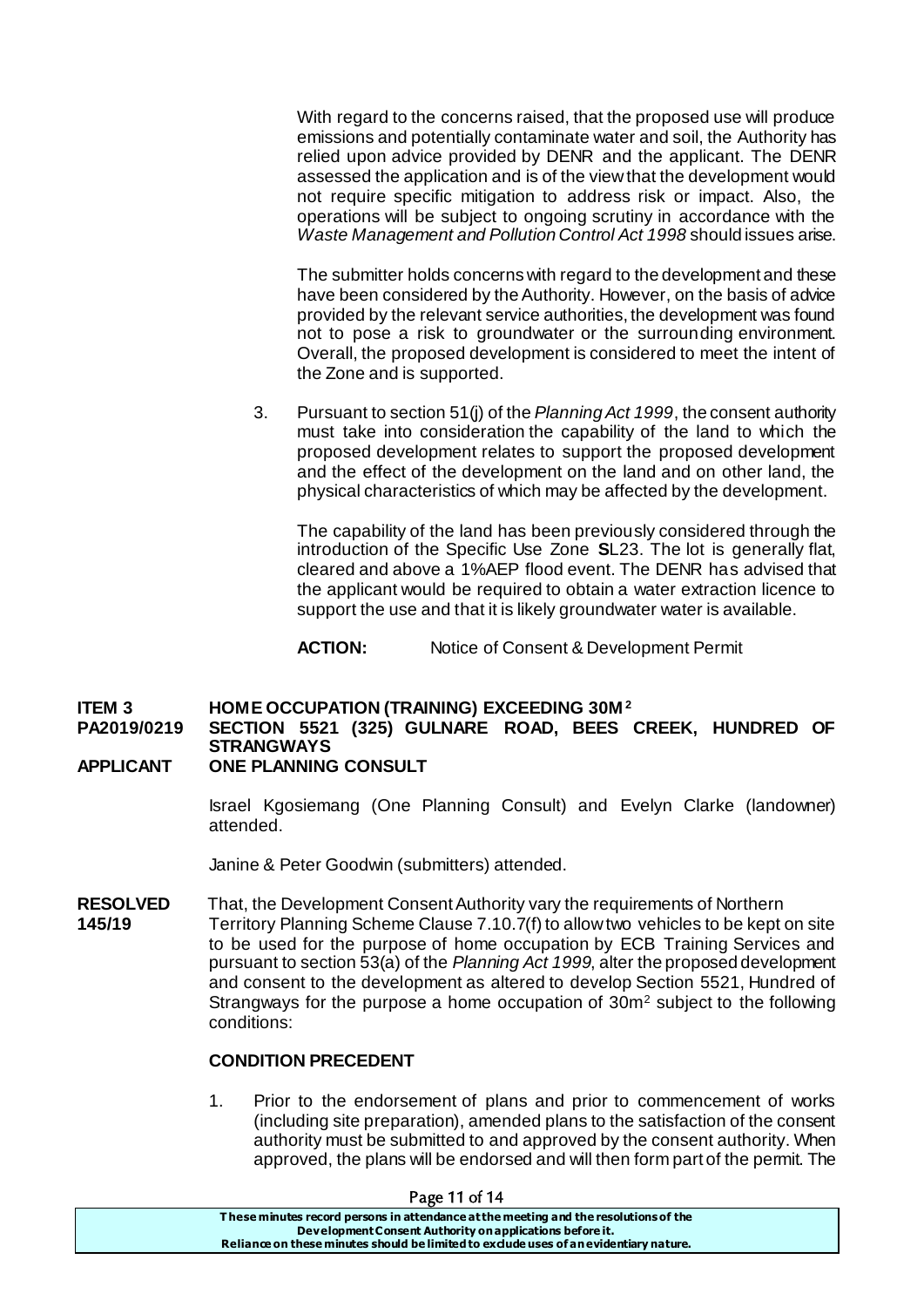plans must be drawn to scale with dimensions and must be generally in accordance with the plans submitted with the application but modified to show:

- a. 30m<sup>2</sup> area for the purpose of home occupation
- b. landscaping to screen the rear of the shed from neighbouring property.

#### **GENERAL CONDITIONS**

- 3. The works carried out under this permit shall be in accordance with the drawings endorsed as forming part of this permit.
- 4. The kerb crossovers and driveways to the site approved by this permit are to meet the technical standards of Litchfield Council to the satisfaction of the consent authority.
- 5. No fence, hedge, tree or other obstruction exceeding a height of.06m is to be planted or erected so that it would obscure sight lines at the junction of the driveway and public street, to the satisfaction of the Director Infrastructure and Operations, Litchfield Council.
- 6. Any developments on or adjacent to easements on site in favour of Council shall be carried out to the requirements and satisfaction of the Director Infrastructure and Operations, Litchfield Council.
- 7. The land owner shall engage an NT licensed electrician to inspect and provide a Certificate of Compliance for applicable internal electrical installation for the constructed class 10a shed in accordance with Power and Water's current Installation Rules, Service Rules and Metering Manual.

#### **Notes**

- 1. Inspection fees and charges may apply in accordance with Litchfield Council's current Fees and Charges. Additional Information can be found at [www.Litchfield.nt.gov.au](http://www.litchfield.nt.gov.au/)
- 2. A Works Permit is required from Litchfield Council before commencement of any work within the road reserve, which would include creation of any driveway crossover connecting to Litchfield Council's road network.
- 3. Notwithstanding any approved plans signs within Litchfield Council's municipal boundaries are subject to approval under Clause 6.7 of the NT Planning Scheme.

#### **REASONS FOR THE RECOMMENDATION**

1. Pursuant to section 51(a) of the *Planning Act 1999,* the consent authority must take into consideration the planning scheme that applies to the land to which the application relates.

The Northern Territory Planning Scheme allows for home occupation in Zone RL (Rural Living) to be undertaken where the occupation is carried out by persons residing in the dwelling and where the total of the floor area used for the home occupation does not exceed 30m<sup>2</sup>.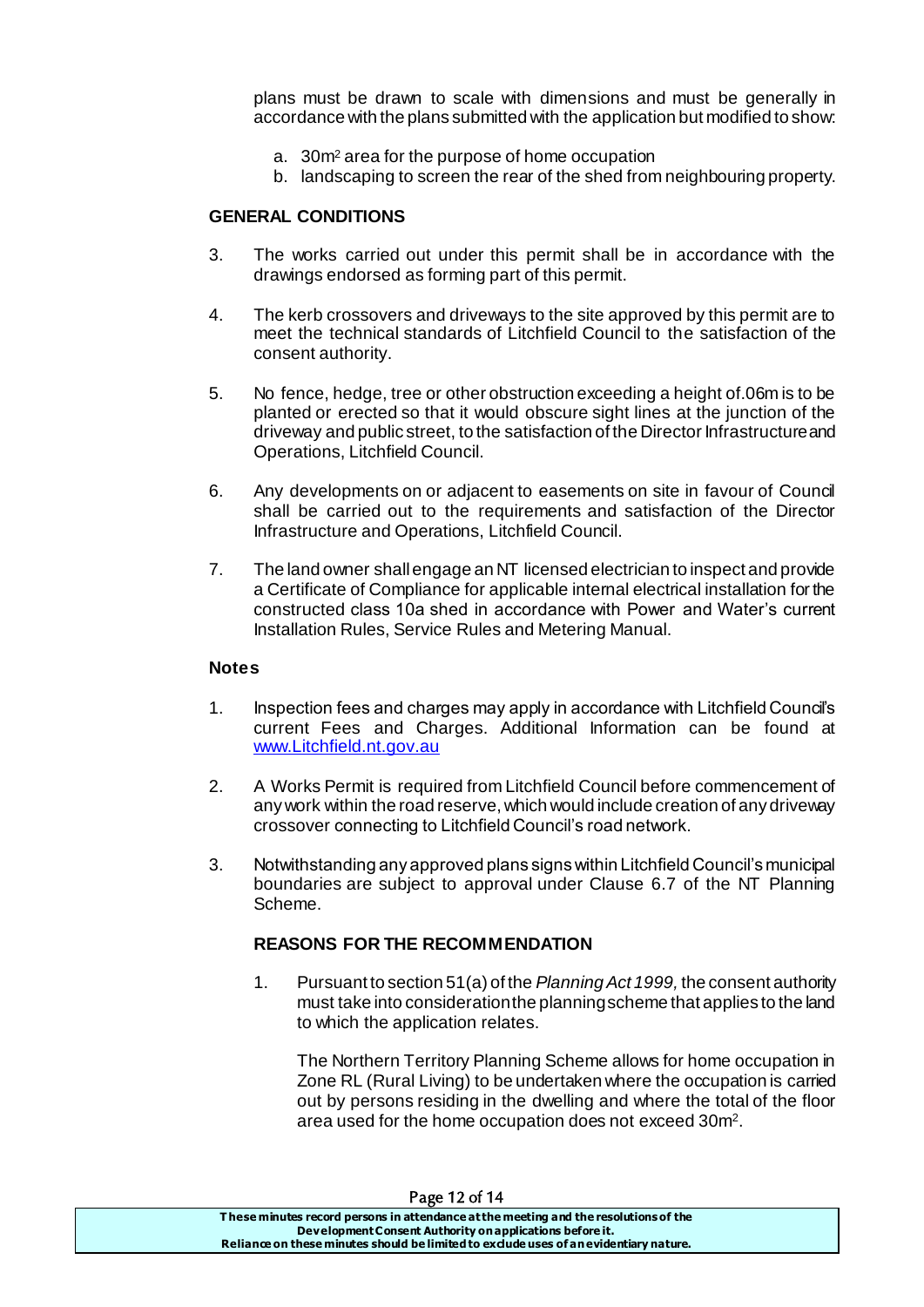The Statement of Effect and supporting information provided by the landowner/ business operator suggests that the business could be undertaken within 30m<sup>2</sup> . A statement provided by Craig Bayley, Director of ECB Training Services, affirms that ECB Training Services has an administrative office at 325 Gulnare Road, Bees Creek and that no accredited training is completed at this venue. As ECB Training Services is primarily conducted on the client's site and at the main venue at Altona the justification for requiring an area larger than 30m<sup>2</sup> is not demonstrated.

Litchfield Council expressed reservations that making provision for a home occupation of 70m<sup>2</sup> may lead to inappropriate uses establishing on Section 5521, Hundred of Strangways in the future.

It is recognised that as a labour hire and recruitment agency ECB Training Services may require an additional vehicle to transport clients from a central site to a place of employment. A variation is approved to sub-clause (f) of Clause 7.10.7 to allow two vehicles to be kept on site for the purpose of home occupation.

2. Pursuant to section 51(e) of the *Planning Act 1999*, the consent authority must take into account any submission made under section 49, and any evidence or information received under section 50, in relation to the development application.

The submission received from the neighbour identified that they had experienced an impact on amenity. It is reasonable to assume, on the basis of the history of uses on site that business undertaken on Section 5521 has created an amenity impact. The construction of a two storey shed with large windows overlooking the rear of the property and utilised as a waiting room is not a usual use of a shed. Whilst the structure is similar in size to sheds on neighbouring properties, the design and use has generated a more intense use than similar structures on in the vicinity. It is considered that the issue of a permit that allows for home occupation for a ground floor office of 30m<sup>2</sup> with provision for two vehicles, would provide certainty with regard to the scale of use that is appropriate for a lot in Zone RL (Rural Living).

A landscape condition is included on the development permit to address concerns expressed with regard to overlooking from the two storey shed.

3. Pursuant to section 51(n) of the *Planning Act 1999*, the consent authority must take into consideration the potential impact on the existing and future amenity of the area in which the land is situated.

The purpose of Zone RL (Rural Living) is to provide for low-density rural living and a range of rural uses including agriculture and horticulture. A home occupation use can be conducted in the zone without consent if it is undertaken in an area of 30m<sup>2</sup> or less, does not detract from the residential amenity of the locality and is undertaken by the residents of the dwelling. The use in this instance is undertaken in an area significantly larger than  $30<sup>m</sup>$  and operated in a manner that has impacted the residential amenity of a neighbour. Litchfield Council, whilst supporting a home based office, notes that approving a home occupation of 70m<sup>2</sup> in this location could generate impacts if utilised for

| דו וט כו סצגס ו                                                                       |
|---------------------------------------------------------------------------------------|
| These minutes record persons in attendance at the meeting and the resolutions of the  |
| Development Consent Authority on applications before it.                              |
| Reliance on these minutes should be limited to exclude uses of an evidentiary nature. |
|                                                                                       |

Page 13 of 14